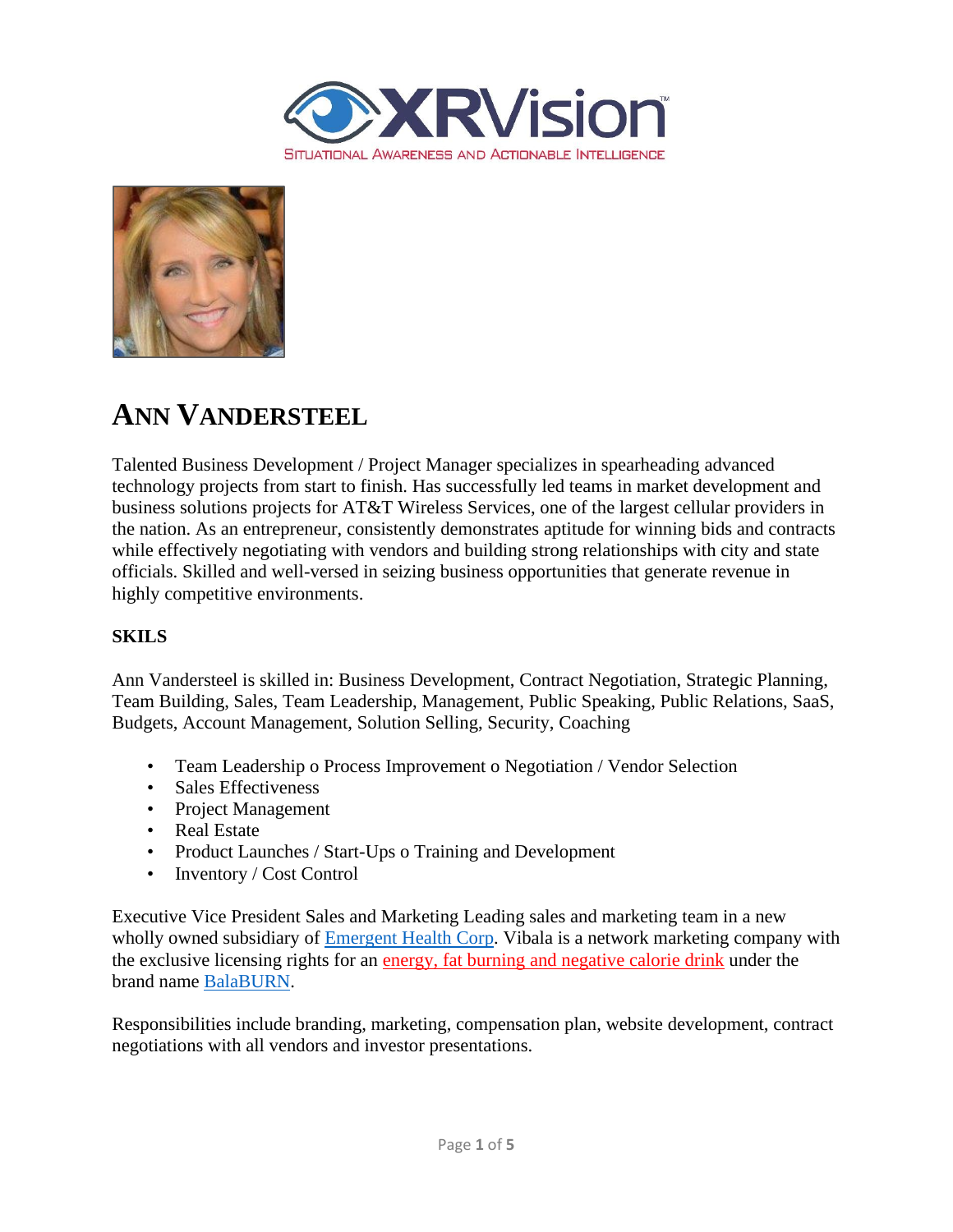# **EMPLOYMENT HISTORY**

### **August 2015 to Present (2016) - Vibala, Inc.**

Executive Vice President Sales and Marketing

#### **August 2015 to 2015 (5 months)**  Sales Associate

#### **March 2015 to Present - Warren Cleveland Realty Experts** Sales Associate

## **May 2012 to May 2014 - Firehorse Technologies, LLC**

Principal Consultant

**January 1997 to September 1999 - iTech Vision, L.L.C.-** Owner, Director Business Development

### **1991 to 1997 - AT&T Wireless Communications**

Regional Wireless Data Sales Manager / Sales Team Manager / Senior Account Executive

### **EMPLOYMENT DETAILS**

### **March 2015 to Present (10 months) Principal Consultant @ WOSB**

WOSB Provide IT staff augmentation, project management, and virtualization services for large companies with multi-million dollar federal government contracts. Started and built business from zero to \$1.12M within two year period.

- Sought out, developed and delivered presentations to executive teams and decision makers which resulted in securing projects within healthcare, school, and governmental institutions.
- Hired technical personnel across various projects with direct accountability for quality workmanship that often required security clearance.
- Selected to serve on the Health Information Exchange Advisory Board, 2013.

### **May 2012 to May 2014 (2 years 1 month) Owner, Director Business Development @ Built start-up**

Built start-up is a wireless solution business that supported two Sales Reps, three Engineers, and one Project Manager by spearheading marketing and selling strategies to successfully compete in Request for Proposal (RFP) government processes.

- Sold \$1M Public Safety Solution to Gainesville, Texas public sector.
- Collaborated with Police, Fire, and Emergency Medical Services teams to implement communication systems and ensure readiness of Y2K compliance.
- Scheduled meetings, delivered presentations, and developed relationships with city government officials including Mayor and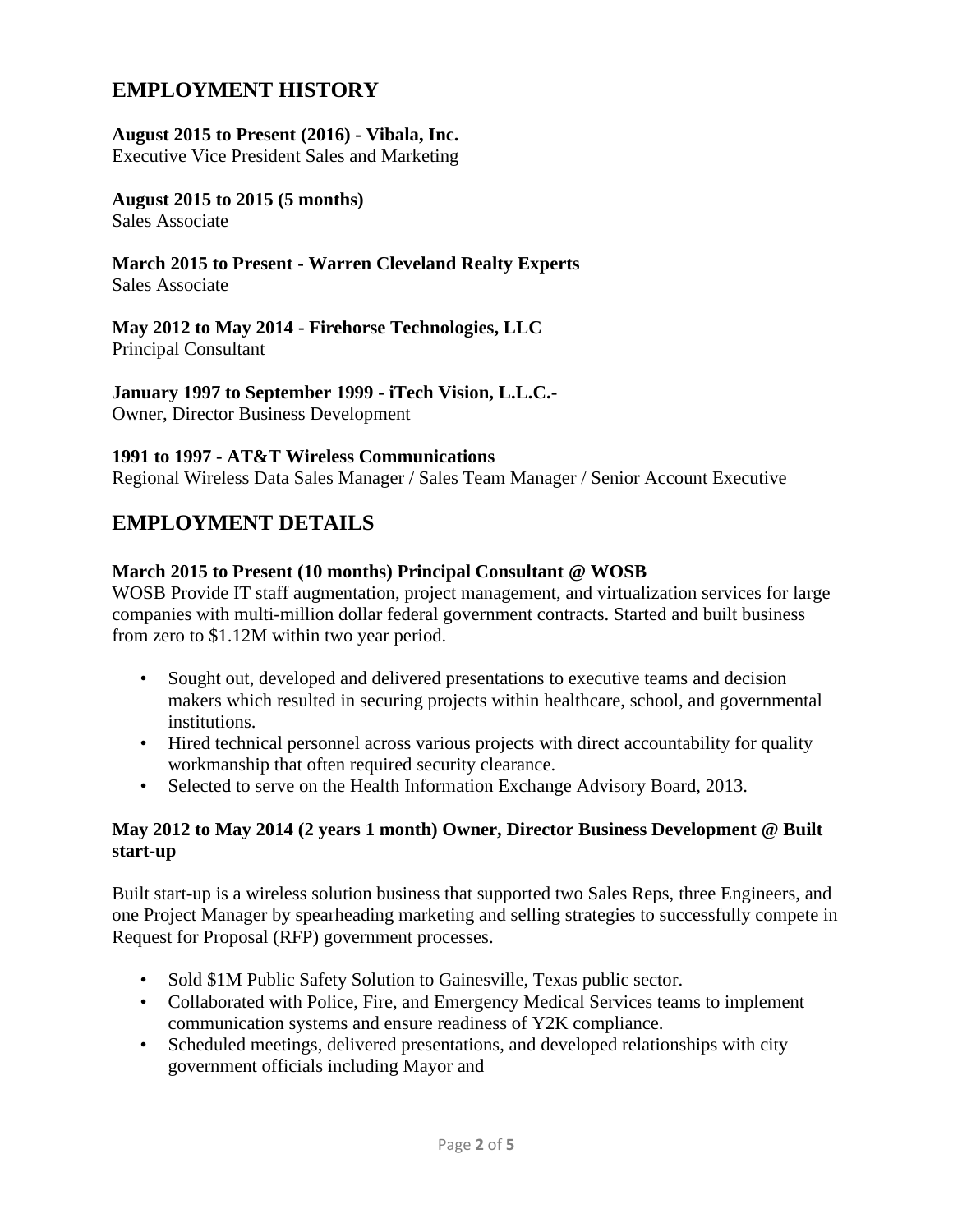### **From January 1997 to September 1999 (2 years 9 months) Regional Wireless Data Sales**

Manager / Sales Team Manager / Senior Account Executive @ Recruited by Marketing Director to join McCaw Cellular One which soon merged with AT&T to become the largest cellular telecommunications company in the United States. Advanced across four positions over six year period, and successfully led sales teams, improved processes, designed strategic plans that continuously met or exceeded key performance indicators and quotas.

Regional Wireless Data Sales Manager (1996 – 1997) Promoted into leadership of direct and indirect sales channels in Central and South Texas involving multiple vendor products and comprehensive wireless solutions. Accountable for team performance of 22 Voice and Data Sales Reps as well as 2 Systems Engineers. Awarded National Circle of Excellence Award, 1996.

- Sold largest indirect wireless data account to City of Austin totaling \$2M. Represented AT&T Wireless in corporate and government bidding process against 50 other competitive bidders.
- Designed and implemented the Wireless Office Training Program, and facilitated training of 300 AT&T employees across various levels. Improved field time of reps, increased understanding of technology, and enhanced message verbalization with customers.
- Managed \$1M accounts collaborating with indirect hardware and software partners to ensure seamless integration of systems.

SALES TEAM MANAGER (1994 – 1996) Promoted to lead field sales team that grew from 5 to 10 Account Executives plus Sales Facilitator in Austin, Texas market. Within first year, achieved 211% of gross activation target.

- Developed "Virtual Office" procedures including measurement matrixes to improve field time for Account Executives through use of laptops and other field accessible resources. Rep productivity increased by 25%.
- Effectively reduced inventory balance by 15% while simultaneously achieving accessory and up-sell goals. Selected as Inventory Process Improvement Team Leader implementing methodology and best practices across Southwest, USA.
- Designed territory compensation plans

### **EDUCATION**

**1985 to 1989 - University of Colorado at Boulder** Bachelor of Arts Communications and Journalism

**1983 to 1985 - Blair Academy** High School Diploma

**1981 to 1983 - Tenafly High School**

### **Alpine Public School - Elementary School**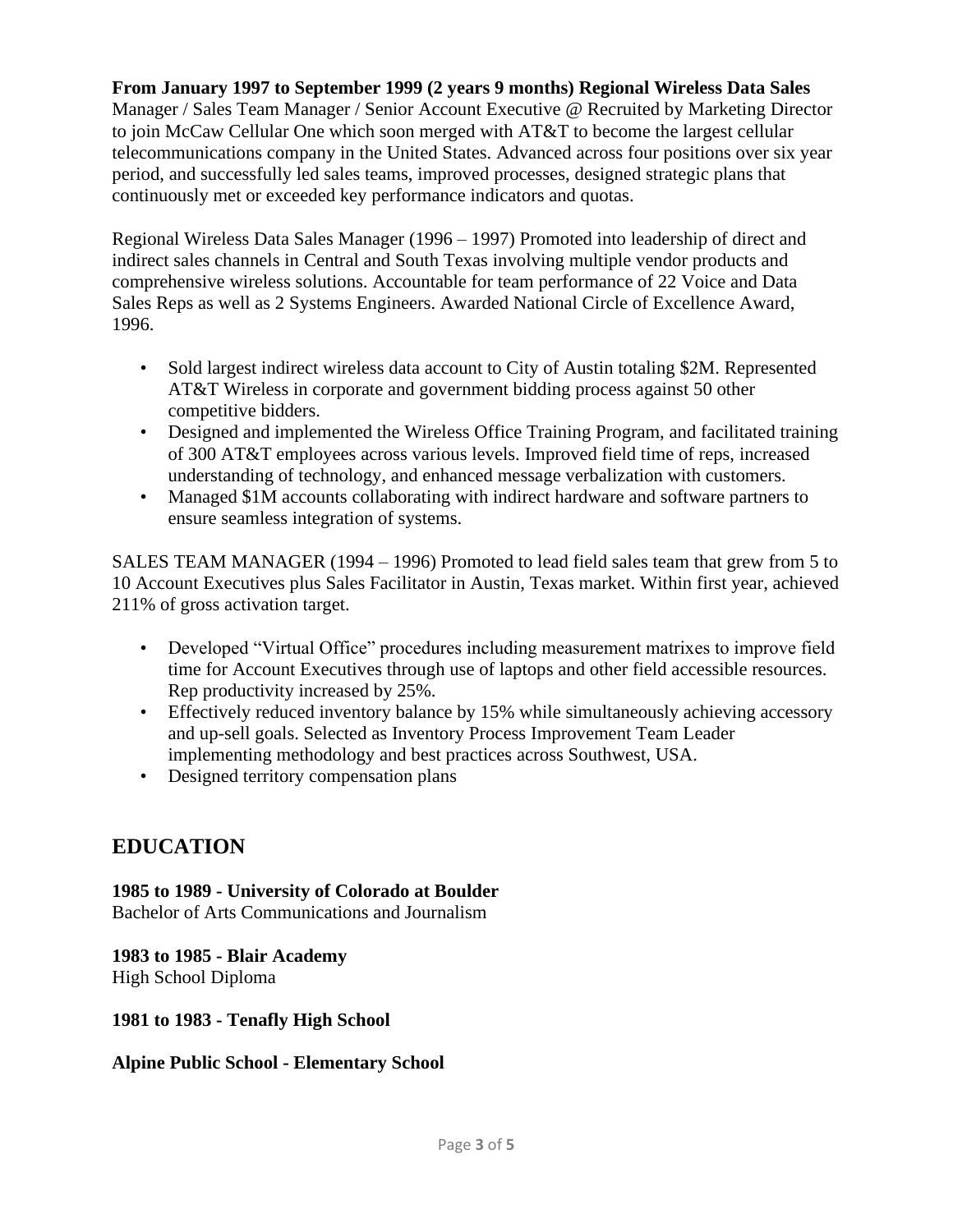# **EMERGENT HEALTH CORP (EMGE) – SCRAPED ON 04/06-2022**

Emergent Health Corp. develops and sells regenerative medicine, neutraceuticals, and phytonutritionals.

Its products comprise Vita-Stim, a nutrient that enhances the immune system, nourishes stem cells, and maintains health; Neuvitale, which nourishes stem cells and acts as a methyl donor to protect DNA; Hungarest, a diet aid that controls appetite in the brain and stomach; emergento2, water oxygenator, which increases oxygen in the blood stream; and products for reducing facial wrinkles.

The company distributes its products through health food stores, pharmacies, and various other retail outlets throughout the United States and internationally. Emergent Health Corp. is based in King of Prussia, Pennsylvania. As of August 26, 2014, Emergent Health Corp was taken private.



Amounts are as of and compensation values are for the last fiscal year ending on that date. Pay is salary, bonuses, etc. Exercised is the value of options exercised during the fiscal year. Currency in USD.